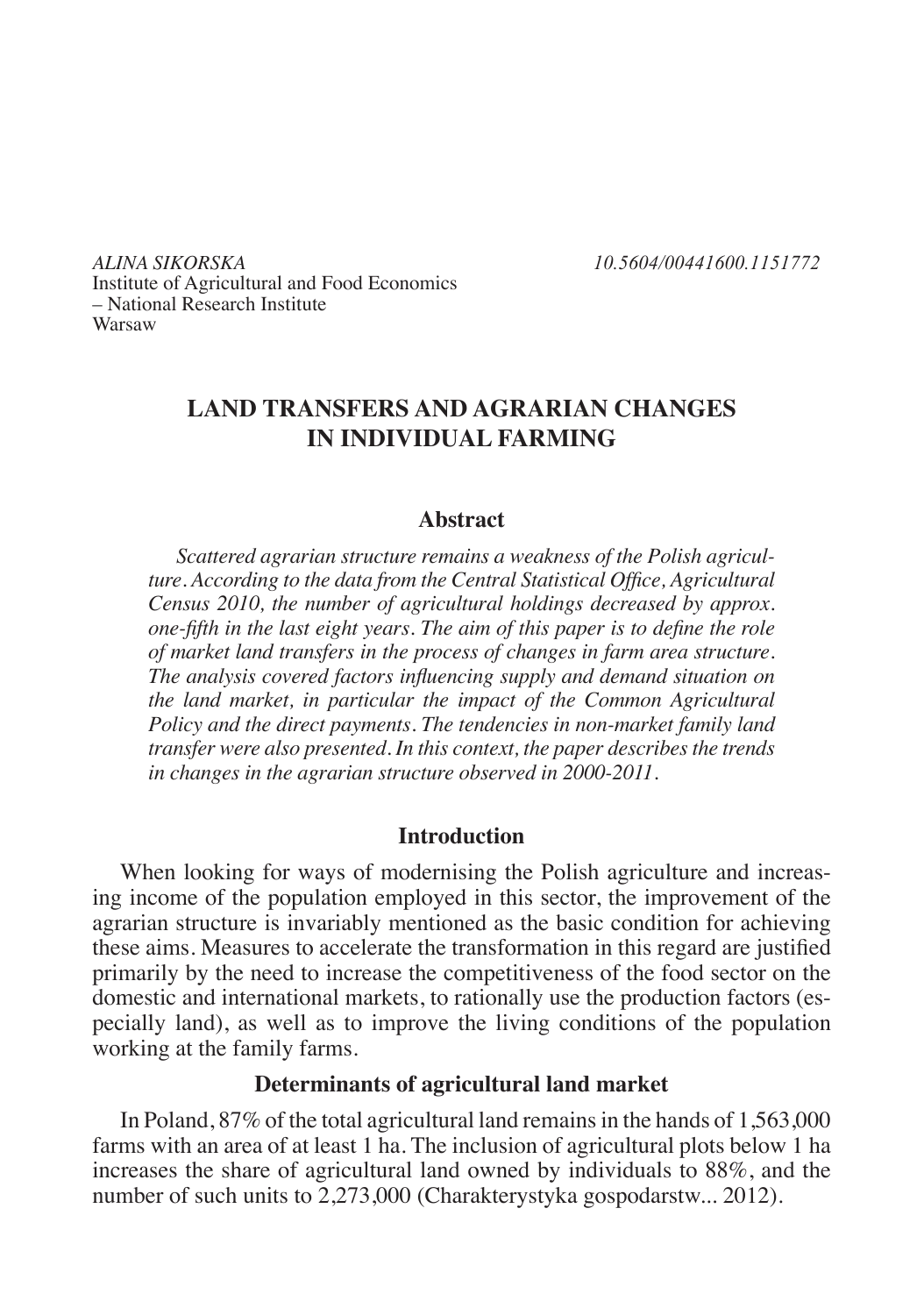The contemporary characteristics of the Polish farms invariably are affected by historically shaped structures with a large number of entities, among which only a small part has production assets allowing to conduct professional farming activity. Consequently, agriculture is the main source of income only for less than 30% of households with a user of a farm, while only about 10% of the families who own land achieves their income solely from agricultural activities. On the basis of a research conducted in the Social and Regional Policy Department of the IAFE- -NRI, it can be estimated that for about half of the farms there is no agricultural production conducted for the purpose of sale or its scale is symbolic and has only a marginal impact on the income situation of these families (Sikorska A. 2010).

The dominance of family farms in farming structures leads to a situation where changes in the agrarian system are primarily determined by the mobility within this set of farms. Due to the specific features of family farms, in which property, especially land, fulfils not only the role of a production factor but also a materially tangible possession of a family passed from generation to generation, the scale of transfers of agricultural land is *a priori* very limited, and agrarian transformation has an evolutionary character. The pace of change is determined by a wide range of various factors, among which the scale of population quitting agriculture and undertaking work in other sectors is of paramount importance.

Although the change in the allocation of economic activity from agricultural to non-agricultural is the most important impetus for stimulating the transformation of agriculture, it is not a sufficient condition for stimulating the market of agricultural land and the flow of land from subsistence farms to professional agricultural holdings. Activation of this process from the supply side, i.e. increasing the motivation for disposing of land, is not only associated with the abandonment of agricultural activity or its clear marginalisation, but also with the family's situation, its demographic pressure, e.g. demands related to its development phase, as well as random events.

In the case of the individual agriculture a decision to sell the land is always taken within the family and it is combined with the need to exchange the held capital into cash. Typically, this situation is created by a whole range of social and economic circumstances, among which the most important, but not the only role is played by having an alternative source of income. For example, depletion of production assets, in particular the sale of land, may be related to the education of the young generation whose career aspirations are associated with the work outside of agriculture or buying an apartment in the city. These can also be random situations requiring large cash resources such as medical treatment, etc. Financial resources may also be unlocked because of economic factors, especially when the main source of family's business is non-agricultural self-employment, and expanding the scale of this activity provides larger profits. In specific cases, when making a decision to sell the land, usually a whole range of diverse factors is taken into account to determine the usefulness of such a move. It should always be taken into account that when making a decision on liquidating land, motivations are similar to the ones when liquidating bank deposits.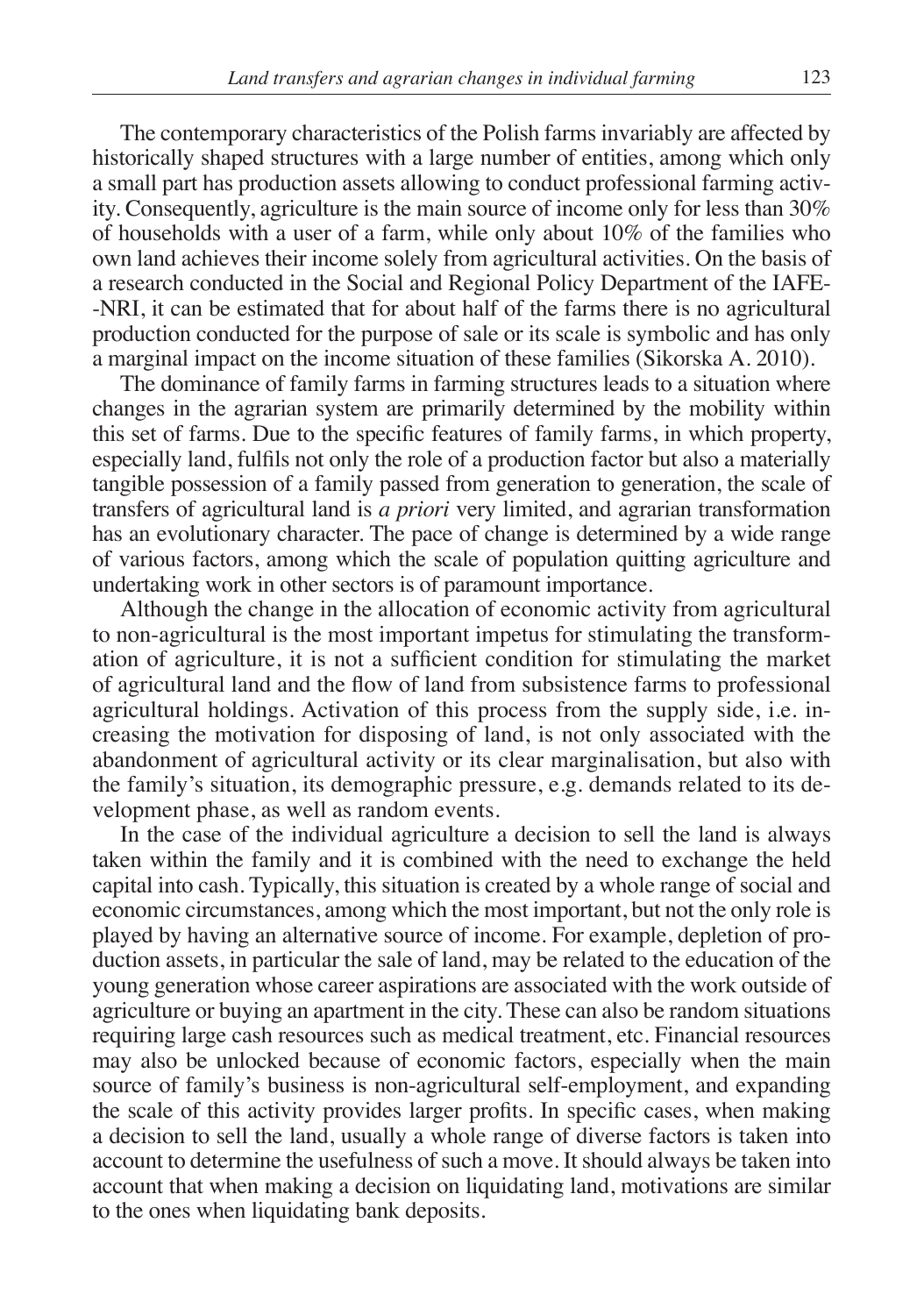The state of affairs on the demand side seems to be much simpler than in the case of supply conditions. Interest in buying agricultural land should be combined with the intention to increase farm's production assets, extend the scale of production, strengthen farm's market position and thus increase its income. The most important stimulator in the accumulation of such attitudes is a good situation in agriculture and a prediction that this situation will persist in the future. Still also in this case development phase of the family is important, especially having a successor who declared their intention to continue agricultural activities.

In addition to the motivation associated with better equipment of the farm, the interest in purchasing land can be of a speculative nature, that is the purchase of land for its lucrative resale. This usually occurs in the situation when there is a possibility of converting the land to non-agricultural purposes. The state protects agricultural land under its legal system (especially the areas assessed as being of a high soil valuation class) against such practices, but the expansion of non-agricultural needs (mainly in the vicinity of large cities) for the purposes of communication infrastructure and construction stimulates intensification of this phenomenon. Buying land can also provide a safe form of capital allocation, especially in precarious political and economic conditions.

Given the variety of factors that determine the transfer of agricultural land, and the impact of its recovery on agrarian transformation, it becomes especially important how these processes are influenced by such instruments as support for the Polish agriculture and rural areas conducted within the Common Agricultural Policy (CAP).

# **The CAP and transfers of agricultural land**

Increasingly, one can come across the idea that the EU support contributes to petrification of the existing agricultural structures. This applies in particular to direct payments, which resulted in an increase in land prices.

Without questioning the impact of area payments on the market value of agricultural land, it must be noted, however, that initially subsidies to 1 ha accounted for about 8% of the land's prices, and with their dynamic growth this indicator was reduced.

The impact of support related to the inclusion of the Polish countryside in the CAP on the increase in land prices should primarily be seen in the context of increasing the demand on the land market. A significant stream of funds that were channelled to the countryside enabled the realisation of investment plans. This was related mainly to the group of farmers whose farms had already been market- -oriented, and their owners linked their economic activity with enlarging the scale of production. It is primarily those farmers who obtained the EU funds and were interested in buying land leading to an increase in its price.

Due to a linear relationship between the size of subsidies and the size of the owned land, large size farms relatively quickly acquired the potential for fully funding their investment with the received subsidies. Taking into account only the single area payment scheme obtained for 2004 campaign, an owner of a farm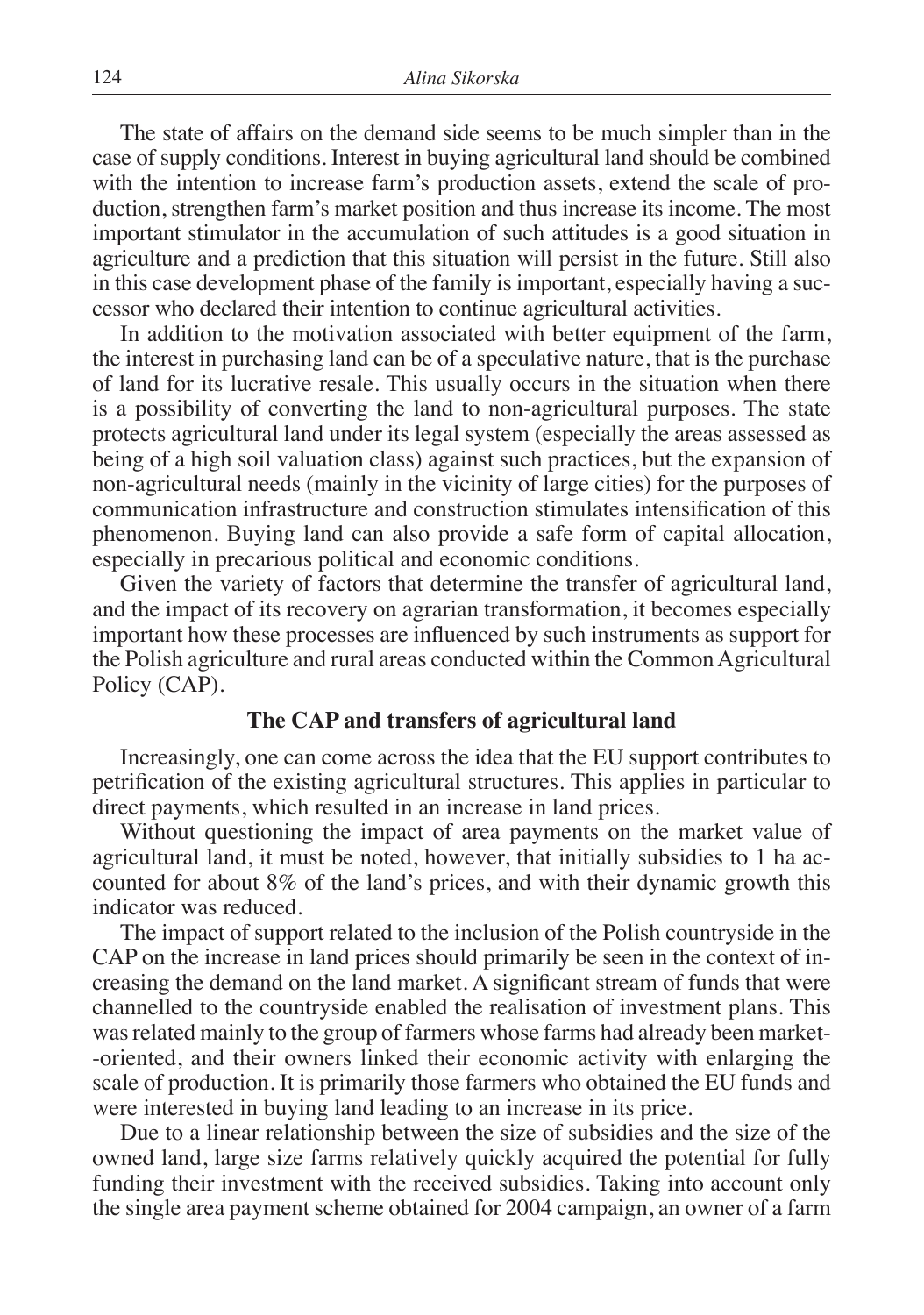with an area of approximately 40 ha with this amount could buy 1 ha in 2005. Also in the following years these relations remained at a similar level.

With regard to the average amount per hectare, obtained after taking into account all area payments  $(SAPS + LFA + others)$ , such investment in 2005 has already been available for farms with an area of 16 hectares, while in 2011, it increased to almost 24 hectares.

Given that the calculation concerned only one year, while direct payments have been available for eight years, the presented calculations illustrate the importance of the CAP instruments in stimulating demand on land market, which directly translates into an increase in its price. This does not change the fact that the mere establishment of area subsidies – increasing the benefits from the use of land – raised its market value.

However, other factors affecting the increase in demand for land and increasing its market value must also be taken into account. These were not only the economic benefits associated with the situation in the agriculture, resulting from the expansion of market outlets after the Polish accession to the EU, but also the pressure put by a growing competition motivating farmers to increase the scale of production. At the same time, not without significance was the sense of economic stability and conviction of the material benefits from investing in land sustained until the end of 2008.

These considerations are reflected in the rate of land price increases in subsequent years (Fig. 1).



**Fig. 1**. Changes in the prices of land in private trade in 2000-2011 (PLN per 1 ha) Source: Prepared based on CSO data.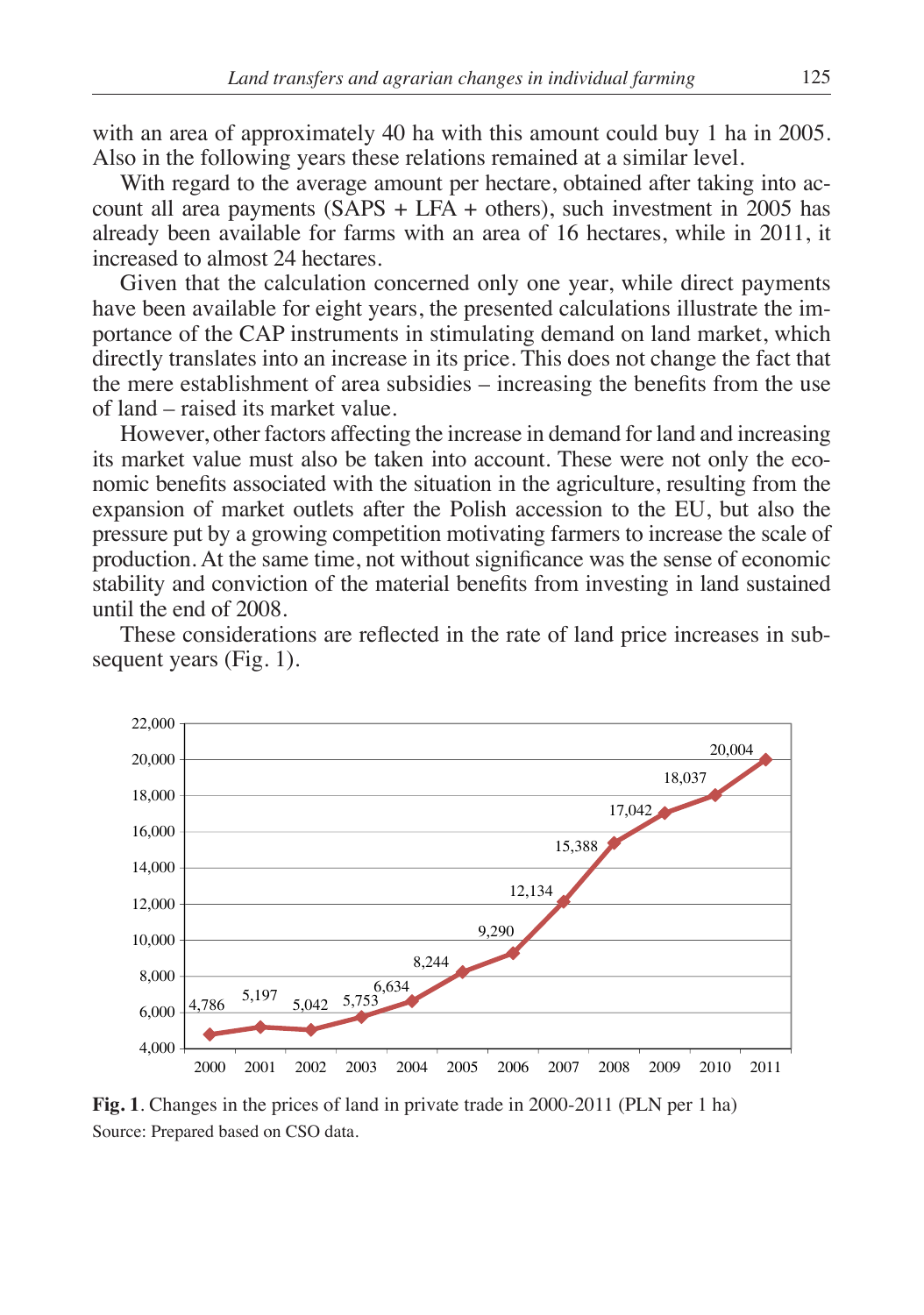According to the demand determinants, land prices increased quite significantly in 2005, by almost a quarter (24.3%) compared to 2004. In this case, the increase in demand on the land market could be influenced by transactions postponed due to the uncertainty concerning management conditions after joining the EU. The next period, when agricultural land prices rapidly grew (annual average of 29%) were the years 2006-2008, the period of a particularly favourable economic situation. In subsequent years, the pace of this process clearly waned after the deterioration in the economic situation.

Thus, the data presented clearly indicates that the demand for agricultural land and consequently an increase in its prices was determined by both greater opportunities for investment in agricultural holdings in connection with the subsidies received, and by a favourable economic situation in the agriculture. The importance of this second factor seems to be all the more significant as in the aftermath of the global economic crisis, in the 2008-2010 period, the interest in land purchase decreased significantly and the rate of land price increases was five times lower. In 2011, it began to increase gradually, albeit at a far smaller scale (between 2010 and 2011 the market value of land increased on average by 10.9%).

The best evidence for the fact that the increase in agricultural land prices cannot be seen as a barrier to agrarian transformation is data on changes in land ownership as a result of market transfers of agricultural land. The evidence collected by notaries clearly indicates that relatively the largest number of land purchase transactions was recorded in the periods in which the price rose relatively the fastest.

This situation was mainly caused by supply and demand conditions, including those determined by the specificity of land real estate. It must be taken into account that the market supply of land, as opposed to the ones for other goods, is closely related to the location and cannot be, as is the case of most other goods, moved to the areas of the highest demand. In addition, land has characteristics of a rare good, and it is subject to a constant pressure exerted by urban planning to convert it to non-agricultural purposes. The opposite situation, i.e. the acquisition of land with the intention of agricultural use is not always possible, generally very costly and relatively rare.

Empirical data shows that fluctuations in the number of land purchase transactions were observed at longer intervals. When analysing the differences in the frequency of such transactions, it should be noted that after periods of increased intensity of this phenomenon, there are periods of its significant decrease, while in the following years it gradually increases again. When looking for causes of the observed trends one should be aware that investment in land is usually associated with the plans to extend the scale of production and with the expectation of certain economic benefits. Further investments of this kind are typically moved to the time when expected profits are gained and funds for further investments are collected. In Polish conditions, importance of this factor is magnified by the fact that due to the fragmentation of the agrarian structure and diversification of livelihoods of families, only a part of the farms plays an important income role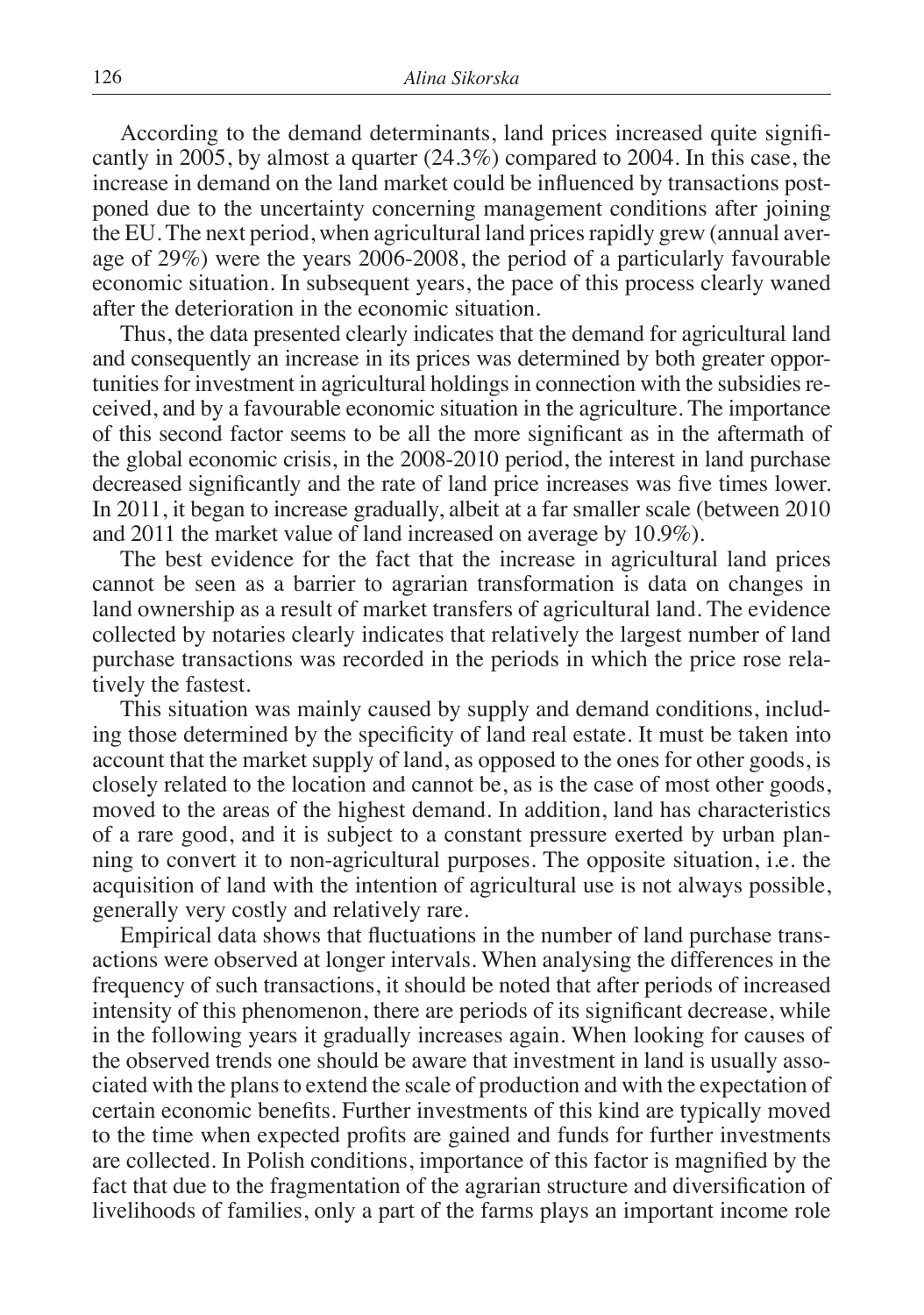and seeks to strengthen their market position by expanding scale of production. For many years this has been a fairly stable group, including 230,000-280,000 farms which is mainly responsible for generating demand in agricultural land market (Karwat-Woźniak B. 2009).



**Fig. 2**. Agricultural land sale transactions in 2002-2011 Source: Prepared based on the data collected by the Department of Statistics of the Ministry of Justice.

Although farms seeking to improve their market competitiveness by increasing their production assets are located throughout the country, they are distinguished by a particular density in midwestern region (voivodeships: Wielkopolskie and Kujawsko-Pomorskie), which in the case of land market, increases the importance of supply-side conditions on the scale of trade in the agricultural land. As a result, agricultural land in this region is more expensive in comparison with other Polish regions (Rynek ziemi rolniczej... 2011).

Assuming that due to the nature of the land market, supply conditions play a particularly important role on the scale of agricultural land transfers, increasing land market value should also be seen as an incentive for disposing of land unused for market agricultural production. This applies in particular to situations when the planned expenditure (investment or consumption) requires the collection of a sufficiently high sum of money. In this situation, a high market price of land may result in accelerating a decision to sell the owned land. However, even then a calculation is usually carried out taking into account the losses due to losing safe and stable income from direct payments and the capital rent for owned property. The importance of these factors weakens when the area of the plot is not large and the share of subsidies in the total family income is relatively low (Rynek ziemi rolniczej... 2011).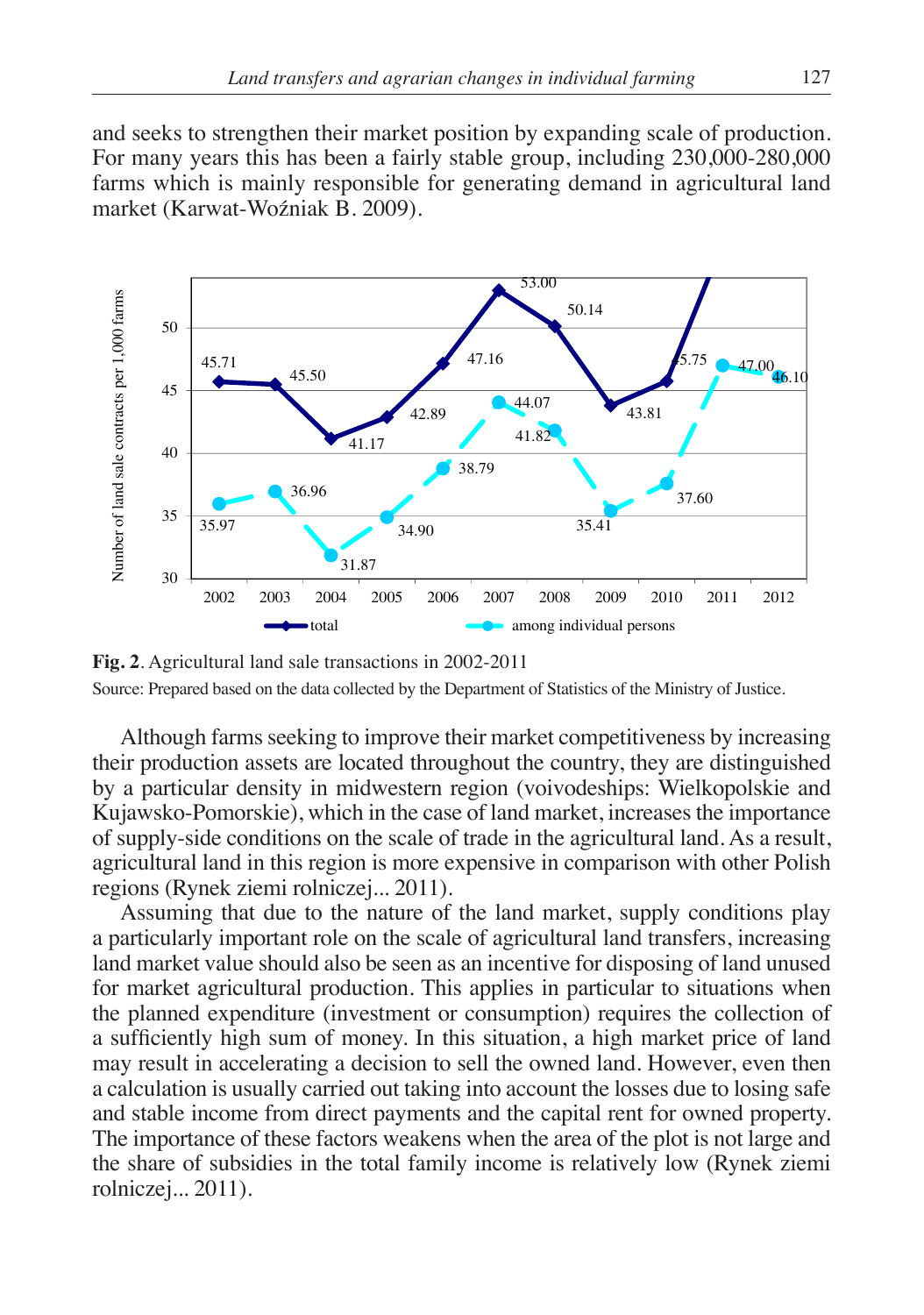Even taking into account that the support for agriculture in the form of direct payments in some cases limits the size of supply in the agricultural land market, it cannot be unquestionably assessed that this phenomenon acts as a stop for the concentration processes. It should be also noted that in recent years the scale of land leases has significantly increased. Based on the field research it can be estimated that the share of farms with land lease more than doubled compared to 2000 when it amounted to 12%. Although between neighbours land lease is in most cases informal, and the payment is settled in the form of verbal commitments which are very diverse. At a local level, the impact of leases on the processes of land concentration is growing.

In conclusion, it should be emphasized that the unprecedented scale of support, received by the Polish rural areas after the EU accession, positively influenced the agrarian transformation by inducing demand on the agricultural land market. At the same time, increase in the agricultural land prices was creating higher supply on the land market. This phenomenon is very important in enhancing changes in the agrarian structure, especially when taking into consideration that in the Polish agriculture 88% of agricultural land remains in hands of individual farms, 90% of which was established on the basis of production assets acquired from the previous generation.

#### **Non-market (family) land transfers**

The multiannual research conducted by the IAFE-NRI on agrarian transformation in individual farming clearly shows that the non-market (family) land transfers contribute to a negligible extent to the creation of land concentration process (Karwat-Woźniak B. 2008). In this context, even a slight decrease in the share of non-market forms of acquisition of land in the whole agricultural land turnover can be interpreted as a manifestation of rationalisation of land management.



**Fig. 3**. Non-market agricultural land takeovers in 2002-2011 Source: Prepared based on the data collected by the Department of Statistics of the Ministry of Justice.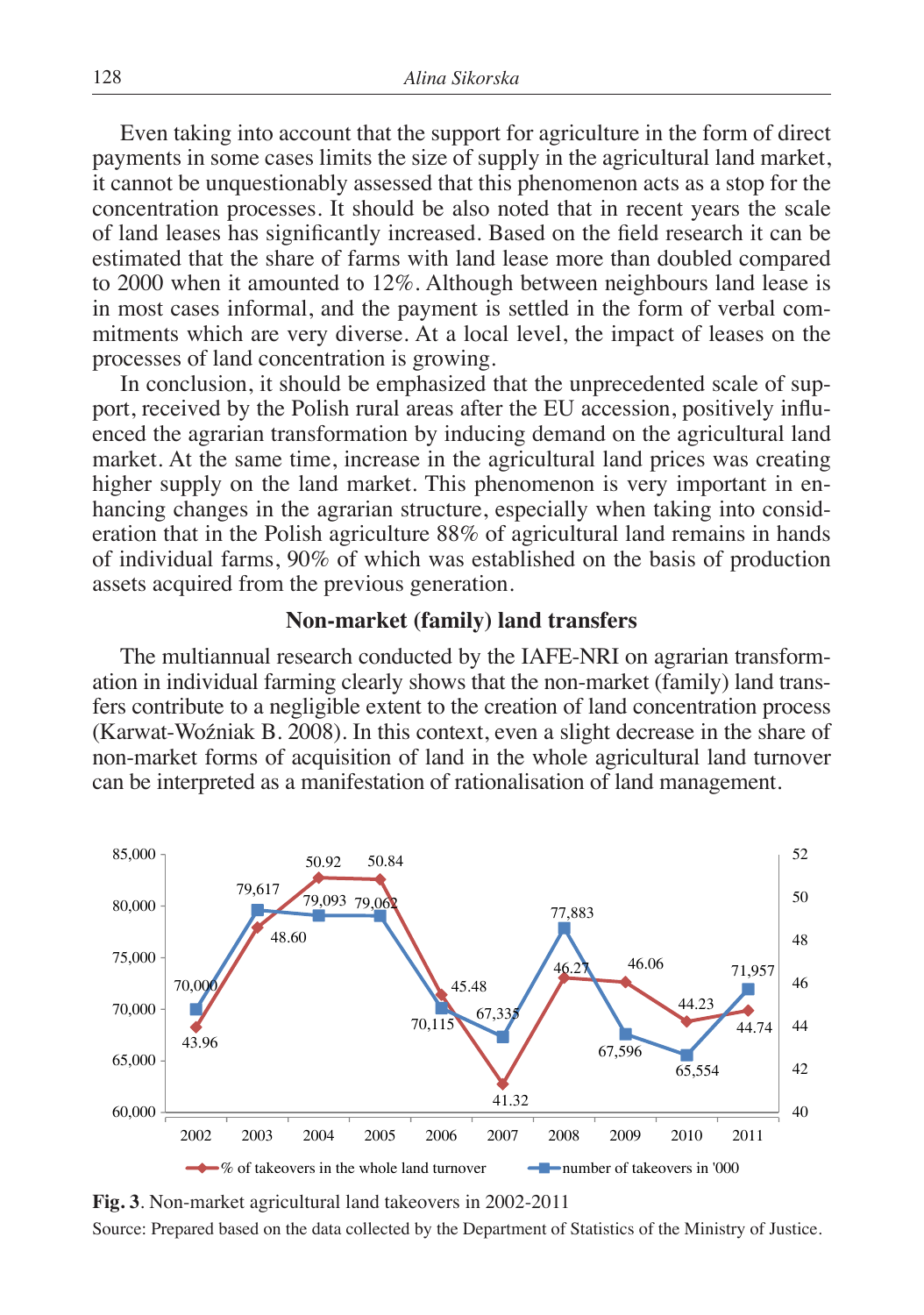In 2002-2011, each year about 73,000 notarial acts were concluded, which concerned non-market land acquisition. Most of them (respectively 80,000; 79,000 and 79,000) were reported in 2003-2005, which at least partly resulted from clarification of property relations in connection with Poland's EU accession. Whereas the lowest number of non-market changes in land ownership took place in 2007, in a relatively good economic situation and with relatively the best public mood concerning the state of the economy. In contrast to non-market acquisitions, which at that time included 67,000 contracts, market land transfers were relatively intense, which was reflected in 96,000 contracts on land purchase. Thus, the non-market acquisition of agricultural real estate in 2007 amounted to 41% of the land transactions.

In subsequent years, when the economic situation deteriorated and unemployment grew, also the number of land acquisitions within families increased. This phenomenon was most remarkable in 2008. At this time, in relation to the previous period, the number of non-market contracts increased by about 16%, and their share in the land trade increased to 46%.

Although the increase in the number of family acquisitions can be observed in periods of uncertainty concerning the economic situation, in the light of changing economic conditions (increased unemployment) or announcements concerning new rules in social security policy (ASIF insurance), basically since 2006 a tendency to reduce the importance of non-market transfers of land ownership changes has been observed.

The importance of social factors in the agricultural land transfers is shown not only by the fact that donations continue to dominate among non-market acquisitions (79% of the non-market contracts), but, at the same time, there is an increase in the number of contracts concerning life-long care and shelter. Such provisions are included only in 3.1% of all non-market contracts, but their absolute number increased between 2010 and 2011 by as much as 31%. This, at least in part, demonstrates the growing problem of caring for the elderly in rural areas.

From the viewpoint of improving farm structure, it is a positive symptom that the number of family inheritances and land divisions in the non-market land acquisitions has gradually been decreasing as such forms typically lead to agrarian fragmentation. In the 2004-2011 period, the number of such contracts fell by 17.3%.

It should be emphasized that, although the number of market land transactions is increasing, every year more than 40% of notarial contracts relating to changes in the land ownership title is concluded outside the market and only a part of them supports the processes of agricultural land concentration. Nevertheless, the overall fluctuations in agricultural land transfers support the acceleration of changes in the agrarian structure, which is best evidenced by changes in the size of individual holdings, as well as their structure according to the area utilised.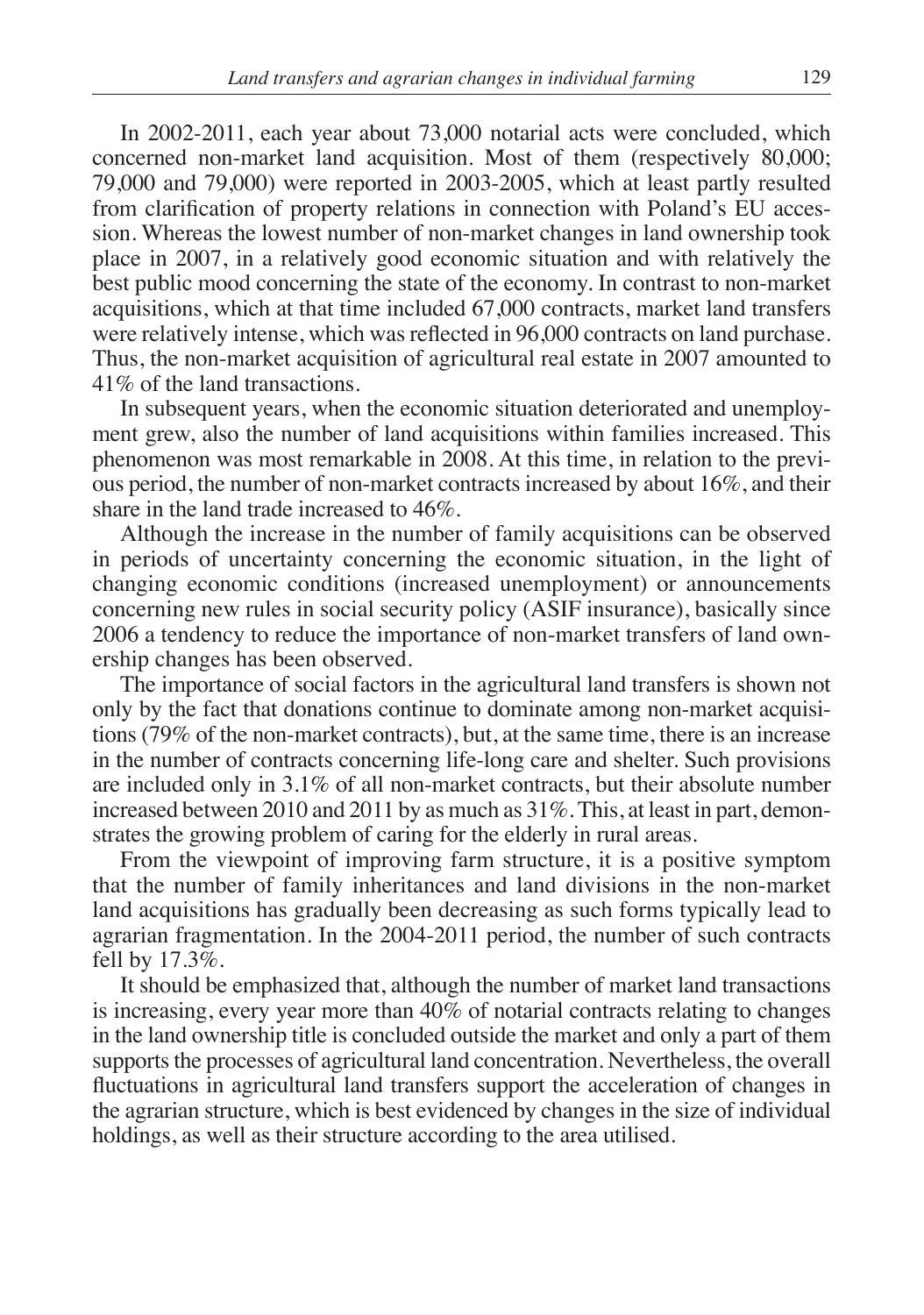#### **Changes in the land size of individual farms**

According to the 2010 Agricultural Census data, a group of individual farms with an area of 1 ha included 1,563,000 units, meaning that compared to 2002, the number of farms decreased by almost one-fifth (19.1%). Thus, the annual average was about 2.5%, while in the previous decade the figure was over two times lower (Raport z wyników... 2003, 2011). When interpreting these figures it must be taken into account that, in addition to changes in farm structures, the scale of the decline in the number of farms was influenced by infrastructure factors, transformation of the settlement network, especially rural urbanisation around the metropolis, which usually was connected with the conversion of land for non-agricultural purposes.

The IAFE-NRI survey data confirms an important role of local characteristics in shaping the changes in the number of farms. The surveys were conducted in 2000, 2005 and 2011 in the same 76 villages spread throughout the country. This was a deliberately chosen sample that meets the principle of representativeness in terms of agrarian structure of individual farms with an area of at least 1 ha in relation to the whole country and delimitated socio-economic macro-regions. The last correction of the survey sample in terms of its right proportions in the sample size was conducted in 2000 (Sikorska A. 2001).

Although the research covers all households located within the surveyed village – according to the rules of sample selection – they are territorial units that are more agricultural than the general population of the Polish villages. The study sample included neither suburban units nor any villages with a clearly non-agricultural economic activity profile (such as holiday resorts, fishing villages, etc.). Therefore, although the sample replicated land structure of individual farming, its transformation process was less influenced by exogenous factors than for the actual population of farms.

The number of farms in the surveyed villages decreased by 15.2% between 2000 and 2011. This process was relatively most visible in the group of farms with an area of 10-15 ha, where more than a third of farms disappeared, and in the group of farms sized 5-10 hectares, where it concerned a fifth of farms. It draws the attention that far more changes in the farm structure were recorded in the 2005-2011 period than in 2000-2005, which confirms a thesis that the effects of the EU integration and the CAP support stimulated the activation of structural change in the agriculture.

The IAFE-NRI research, especially the comparison of the differences in the intensity of changes in the farm structure of the surveyed villages and Agricultural Census conducted by Central Statistical Office, underline that the severity and direction of the ongoing transformation is determined primarily by economic conditions. In areas that remain under the influence of a relatively absorptive labour markets related to infrastructural development, the loss in the number of units with a relatively small land area was marked very strongly. The possibility of very lucrative transformation of its property for non-agricultural purposes and local situation tended to catalyse the decision to leave the sector, especially if farming was not a source of income, and served mainly for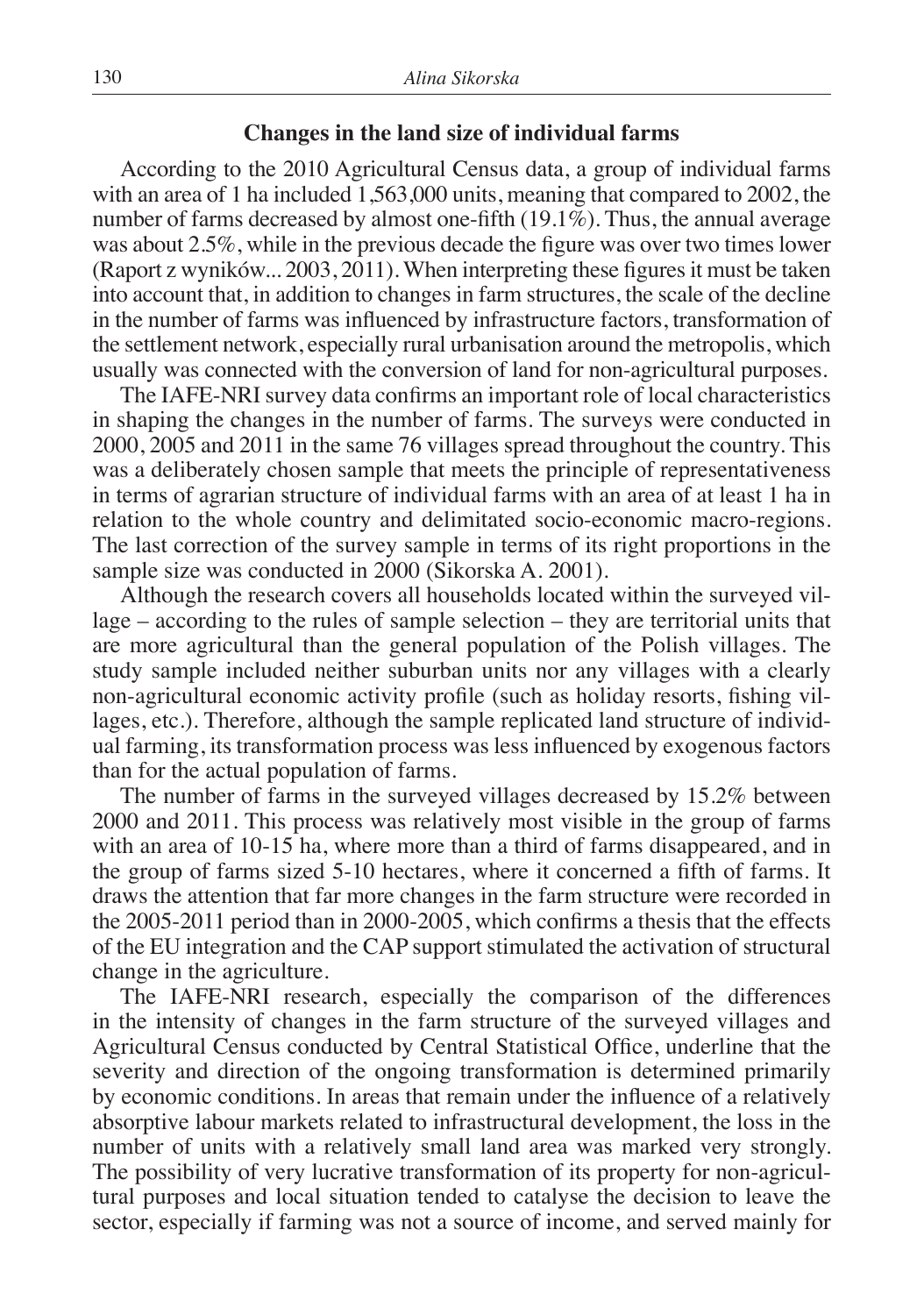self-provision purposes. In the last decade, such a situation commonly appeared around large urban areas and contributed to the expansion of metropolitan areas (Smętkowski M. 2004).

| Changes in the number of households surveyed by the IAFE-NRI |           |                                        |         |         |         |         |       |
|--------------------------------------------------------------|-----------|----------------------------------------|---------|---------|---------|---------|-------|
| Specification                                                | Total     | Groups of farms according to land size |         |         |         |         |       |
|                                                              |           | $1 - 2$                                | $2 - 5$ | $5-10$  | $10-15$ | $15-30$ | $30+$ |
| <b>Number of farms</b>                                       |           |                                        |         |         |         |         |       |
| 2000                                                         | 3,927     | 674                                    | 1,104   | 1,014   | 596     | 427     | 112   |
| 2005                                                         | 3,705     | 703                                    | 1,020   | 897     | 444     | 485     | 156   |
| 2011 (preliminary data)                                      | 3,331     | 578                                    | 970     | 801     | 381     | 414     | 187   |
| <b>Change:</b>                                               | 2000-2005 |                                        |         |         |         |         |       |
| $-$ in absolute numbers                                      | $-222$    | 28                                     | $-86$   | $-114$  | $-150$  | 52      | 48    |
| $-$ in per cent                                              | $-5.6$    | 4.2                                    | $-7.8$  | $-11.2$ | $-25.2$ | 12.2    | 42.9  |
| Average annual rate                                          | $-1.1$    | 0.8                                    | $-1.6$  | $-2.2$  | $-5.0$  | 2.4     | 8.6   |
| <b>Change:</b>                                               | 2005-2011 |                                        |         |         |         |         |       |
| $-$ in absolute numbers                                      | $-374$    | $-125$                                 | $-50$   | $-96$   | $-63$   | $-71$   | 31    |
| $-$ in per cent                                              | $-10.1$   | $-17.8$                                | $-4.9$  | $-10.7$ | $-14.2$ | $-14.6$ | 19.9  |
| Average annual rate                                          | $-1.7$    | $-3.0$                                 | $-0.8$  | $-1.8$  | $-2.4$  | $-2.4$  | 3.3   |
| <b>Change:</b>                                               | 2000-2011 |                                        |         |         |         |         |       |
| $-$ in absolute numbers                                      | $-596$    | $-96$                                  | $-134$  | $-213$  | $-215$  | $-13$   | 75    |
| $-$ in per cent                                              | $-15.2$   | $-14.2$                                | $-12.1$ | $-21.0$ | $-36.1$ | $-3.0$  | 67.0  |
| Average annual rate                                          | $-1.4$    | $-1.3$                                 | $-1.1$  | $-1.9$  | $-3.3$  | $-0.3$  | 6.1   |

Source: Prepared based on the IAFE-NRI survey data.



**Fig. 4**. Farm area structure in the case of respondents surveyed by the IAFE-NRI (per cent) Source: Prepared based on the IAFE-NRI survey data.

Table 1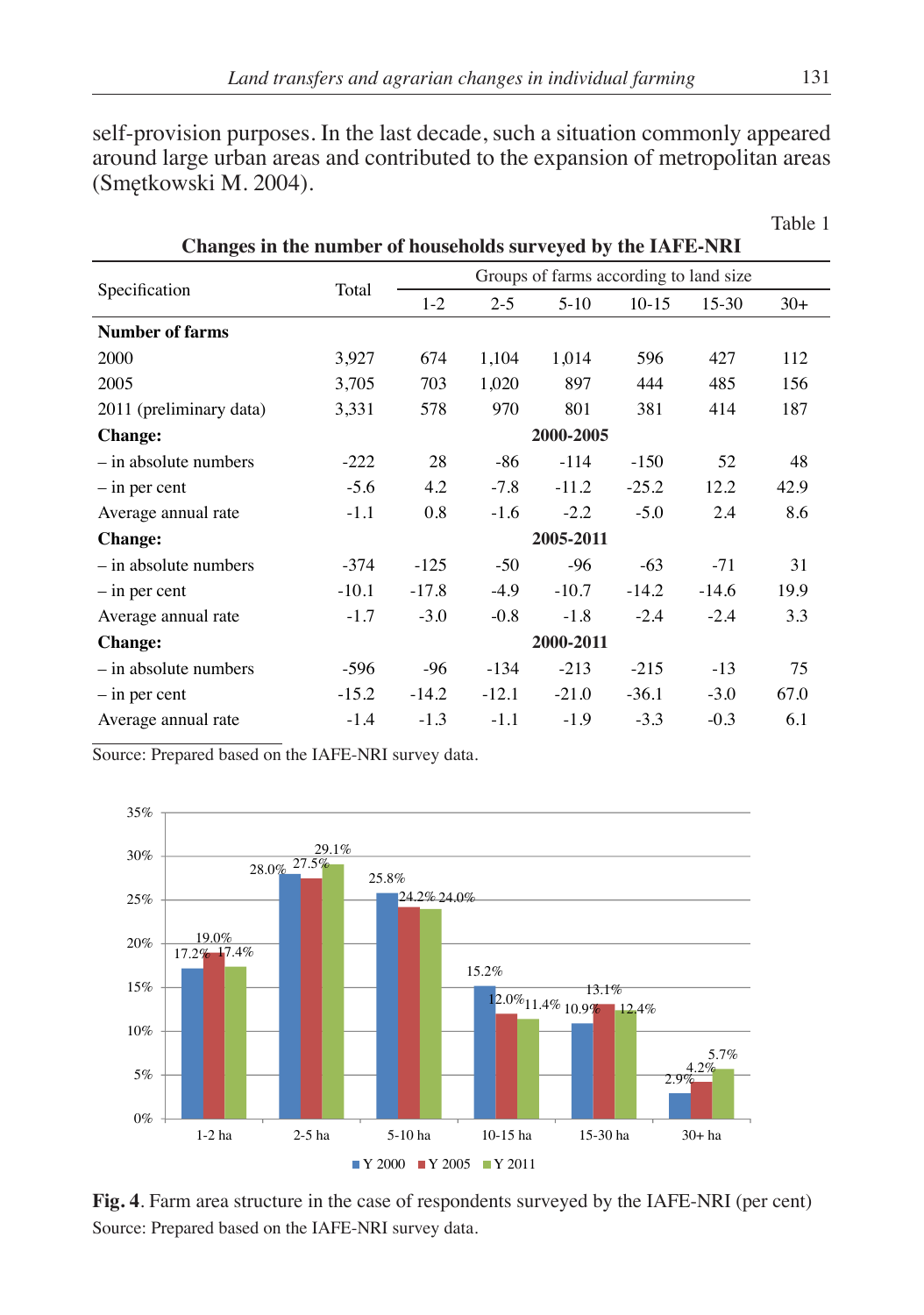This process in the overall scale was reflected in the 2010 Agricultural Census, where the loss of units with an area of 1 to 2 ha was most visible (compared to 2002 about one-third of them disappeared) (Raport z wyników... 2011). There was also a reduction in the number of other farms not exceeding the area of 20 ha, but this phenomenon was not as significant as in the group of farms with up to 2 ha. A sharp increase was observed only among the units with over 50 hectares. Whereas, for the farms covered by the IAFE-NRI survey polarisation processes were most strongly marked in the group of units with 10-15 ha, and the group with 5-10 ha observed the largest share of disappearances. This means that in areas characterised by a relatively weaker influence of non-agricultural factors, the primary mechanism leading to area changes is the market disappearance of economically weaker units, which do not have a sufficient level of production assets allowing them to meet the competition.

Despite the differences in the intensity of changes in the number of farms within the individual area groups, in both of these groups in terms of percentage the smallest units invariably dominated, i.e. farms with up to 5 ha. Throughout the individual agriculture covered by the 2010 Agricultural Census, they accounted for 55.1%, while in the IAFE-NRI research sample they amounted to 46.5%.

Moreover, both according to the CSO data, as well as to the results of the surveys, there was an increase in the share of individuals with a relatively large land area. In the 2000-2010 period, as for farms of at least 1 ha under individual farming, the share of farms with an area of 30 ha and more increased from 2.6% to nearly 4%, and in the IAFE-NRI sample it grew from 2.9% to 5.7%. According to Central Statistical Office, as a result of these changes, the entities of this group occupied  $31\%$  of the total agricultural land at the disposal of individual farms. In the case of the population covered by the IAFE-NRI survey it was 35.3%.

Although the material presented showed that as compared to the previous periods of agrarian transition, the changes accelerated and the apparent decrease in the number of farms and gradually growing process of land concentration in relation to the structure of farm proportions between the groups did not change significantly. From the point of view of changes in the agriculture, the most important seems to be a decrease in the number of units within the group of farms with 10-15 hectares, which proves primarily a competitive weakness of such farms because of too low level of production assets. It should be emphasized that the phenomenon was marked particularly strongly in the areas distinguished by relatively large clusters of high-yield agriculture in the northern and midwestern parts of Poland.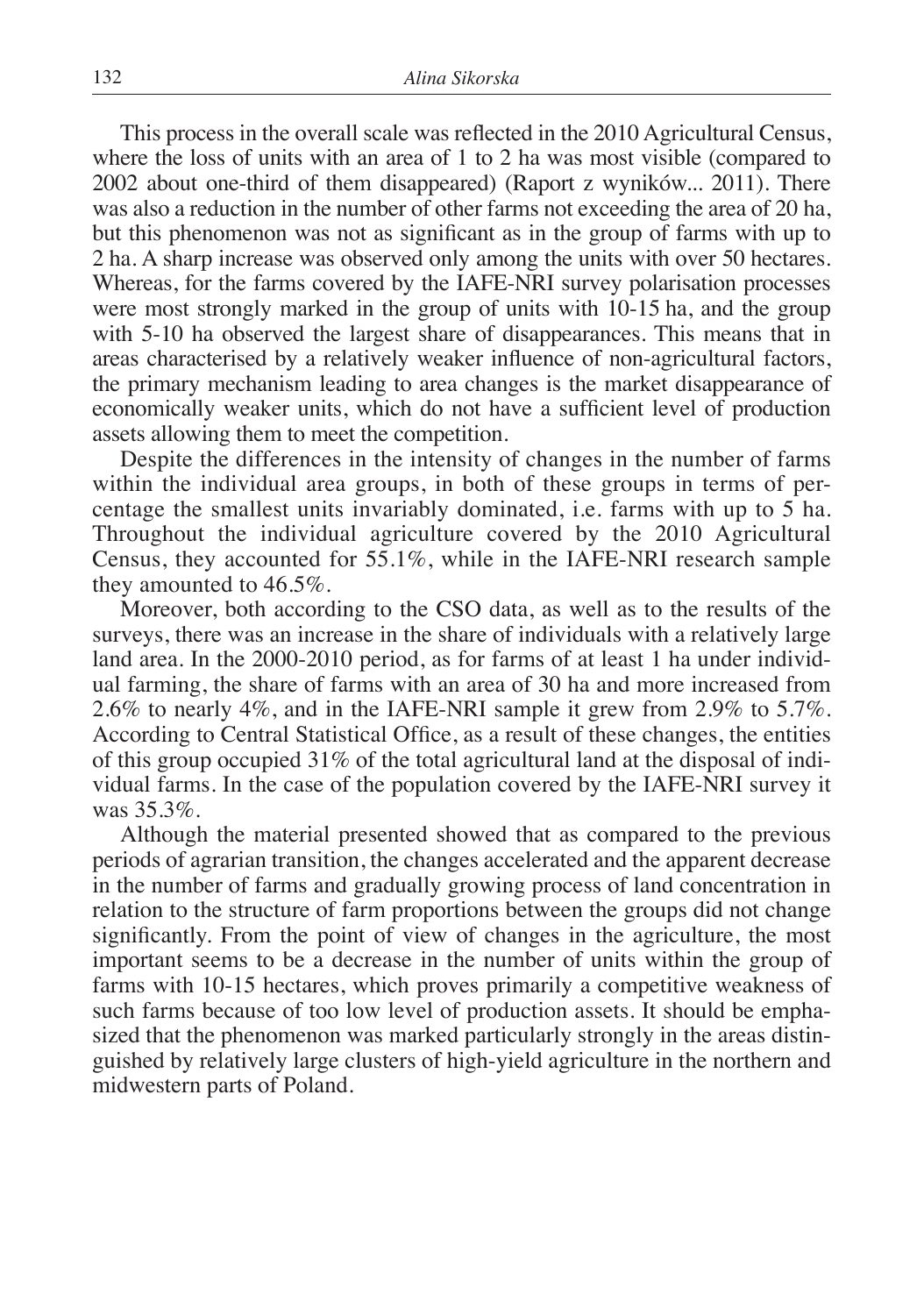#### **Summary**

The main aim of this analysis was to document that regardless of the complexity of conditions affecting the changes in the agrarian structure of individual farming, the processes of agricultural land concentration were held primarily through market transfers of agricultural land. To a far lesser extent such transformations are the result of transfers of farms within families, because in this case the land is regarded not so much as means of production, but as assets transferred from generation to generation. This is confirmed by the effects of the RDP "Early retirement" measure, whose aim was to improve the agrarian structure and the acceleration of generational change in the individual agriculture. From 2004 to October 2011, a group of 74,000 farmers benefited from this measure and most of their farms were transferred to a successor derived among family members (53%) (Bułkowska M. 2011).

In the assessment of the CAP's impact on the situation on the agricultural land market what is stressed in the first place is increase in its prices, which was triggered by the introduction of uniform area payments. Without questioning the importance of aid in determining the land's market value, it cannot be expressly equated with barriers to the transformation of the agrarian structure. Analysis of data on the scale of agricultural land transfers after the Polish accession to the EU showed its clear increase. This paper documented it with land purchase transactions. It must be taken into account that during this period also the scale of leases grew significantly. Yet, their actual range is still difficult to determine because, as the field research shows, most leases are still informal, usually they are concluded only orally, and land owners take over the area payments for the land in question.

Summing up, it should, first of all, be taken into account that the most significant stimulus for structural changes in agriculture was the inflow of the EU funds to the Polish rural areas. The support received contributed to the growth in demand for agricultural land, especially in the case of relatively large-area farms, in which subsidies seriously increased investment capacity. Whereas, on the supply-side high payment for the liquidated land was a sufficient stimulus to undertake or extend the economic activity outside agriculture, or satisfy – yet unrealised in the absence of sufficient funds – their consumption needs. High land prices could act as a stimulus to liquidate the land, especially for owners of poorly equipped farms, who are living mainly from non-agricultural activities.

Regardless of the consequences of supporting the development of agriculture and rural areas with the CAP instruments, which – according to the research – primarily affected the increase in demand on the land market, the macroeconomic situation is crucial in determining the pace of agrarian transformation. As it determines chances of the rural population to improve their standard of living through activity in the non-agricultural sectors, and mainly this factor determines the scale of supply on the land market.

However, even a hypothetical recovery on the supply side can only in a negligible degree slow down the growth in land prices, as it is characteristic of